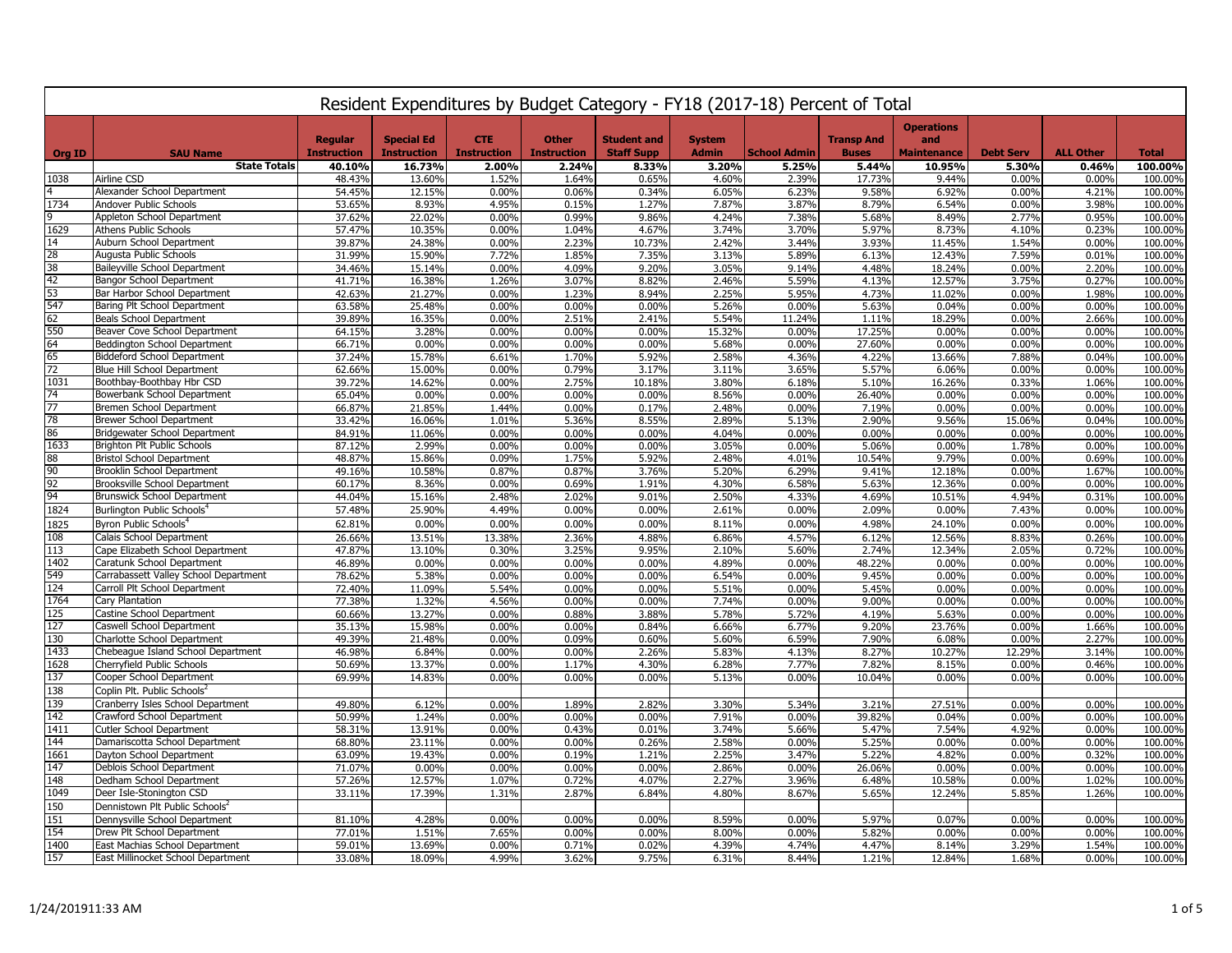|               | Resident Expenditures by Budget Category - FY18 (2017-18) Percent of Total |                    |                    |                    |                    |                    |                |                     |                   |                          |                  |                  |                    |
|---------------|----------------------------------------------------------------------------|--------------------|--------------------|--------------------|--------------------|--------------------|----------------|---------------------|-------------------|--------------------------|------------------|------------------|--------------------|
|               |                                                                            | <b>Regular</b>     | <b>Special Ed</b>  | <b>CTE</b>         | <b>Other</b>       | <b>Student and</b> | <b>System</b>  |                     | <b>Transp And</b> | <b>Operations</b><br>and |                  |                  |                    |
| <b>Org ID</b> | <b>SAU Name</b>                                                            | <b>Instruction</b> | <b>Instruction</b> | <b>Instruction</b> | <b>Instruction</b> | <b>Staff Supp</b>  | <b>Admin</b>   | <b>School Admin</b> | <b>Buses</b>      | <b>Maintenance</b>       | <b>Debt Serv</b> | <b>ALL Other</b> | <b>Total</b>       |
| 1047          | East Range CSD                                                             | 28.29%             | 15.83%             | 4.00%              | 3.35%              | 2.33%              | 4.97%          | 4.06%               | 16.91%            | 17.20%                   | 0.00%            | 3.06%            | 100.00%            |
| 160           | Easton School Department                                                   | 39.23%             | 9.93%              | 0.00%              | 3.31%              | 10.78%             | 6.14%          | 9.72%               | 4.76%             | 14.92%                   | 0.00%            | 1.21%            | 100.00%            |
| 163<br>166    | Eastport School Department                                                 | 18.32%             | 19.06%             | 0.00%              | 7.25%              | 4.36%              | 6.80%          | 14.96%              | 8.34%             | 20.91%                   | 0.00%            | 0.00%            | 100.00%            |
|               | Edgecomb School Department                                                 | 51.33%             | 16.52%             | 0.00%<br>3.94%     | 0.06%              | 2.21%              | 4.10%          | 4.86%<br>4.84%      | 2.48%<br>5.25%    | 6.55%                    | 11.63%<br>16.42% | 0.26%<br>0.89%   | 100.00%            |
| 1663<br>1627  | Ellsworth School Department<br><b>Eustis Public Schools</b>                | 23.70%             | 18.39%<br>9.04%    | 0.00%              | 3.17%<br>1.19%     | 9.11%<br>5.95%     | 2.41%<br>8.85% | 13.50%              |                   | 11.87%<br>21.56%         |                  | 1.24%            | 100.00%<br>100.00% |
| 174           | Falmouth School Department                                                 | 32.48%<br>43.59%   | 14.08%             | 0.29%              | 2.66%              | 9.20%              | 2.39%          | 3.94%               | 6.18%<br>4.13%    | 7.37%                    | 0.00%<br>12.34%  | 0.00%            | 100.00%            |
| 180           | Fayette School Department                                                  | 59.83%             | 10.80%             | 0.00%              | 0.00%              | 4.95%              | 3.91%          | 6.35%               | 6.27%             | 5.62%                    | 1.33%            | 0.94%            | 100.00%            |
| 1065          | Five Town CSD                                                              | 36.73%             | 9.21%              | 9.11%              | 4.21%              | 9.29%              | 3.78%          | 4.10%               | 3.53%             | 10.08%                   | 9.81%            | 0.15%            | 100.00%            |
| 275           | Frenchboro School Department                                               | 48.84%             | 4.37%              | 0.00%              | 0.00%              | 6.26%              | 6.14%          | 13.83%              | 0.00%             | 20.57%                   | 0.00%            | 0.00%            | 100.00%            |
| 188           | Georgetown School Department                                               | 49.96%             | 13.93%             | 0.00%              | 0.26%              | 6.88%              | 3.98%          | 7.45%               | 7.62%             | 8.88%                    | 0.00%            | 1.04%            | 100.00%            |
| 190           | Gilead School Department                                                   | 72.33%             | 14.96%             | 3.37%              | 0.00%              | 0.00%              | 2.10%          | 0.00%               | 7.24%             | 0.00%                    | 0.00%            | 0.00%            | 100.00%            |
| 191           | Glenburn Public Schools                                                    | 59.93%             | 14.91%             | 1.21%              | 0.93%              | 4.69%              | 3.22%          | 2.84%               | 3.67%             | 7.03%                    | 1.27%            | 0.29%            | 100.00%            |
| 193           | Glenwood Plt School Dept                                                   | 0.00%              | 0.00%              | 0.00%              | 0.00%              | 0.00%              | 100.00%        | 0.00%               | 0.00%             | 0.00%                    | 0.00%            | 0.00%            | 100.00%            |
| 194           | Gorham School Department                                                   | 44.01%             | 13.83%             | 1.14%              | 2.42%              | 7.99%              | 3.09%          | 5.22%               | 4.77%             | 9.98%                    | 7.33%            | 0.22%            | 100.00%            |
| 205           | Grand Isle School Department                                               | 70.35%             | 24.03%             | 0.00%              | 0.00%              | 0.00%              | 3.33%          | 0.00%               | 0.00%             | 2.29%                    | 0.00%            | 0.00%            | 100.00%            |
| 207           | Grand Lake Stream Plt School Dept                                          | 72.62%             | 5.45%              | 0.00%              | 0.00%              | 0.00%              | 5.26%          | 0.00%               | 16.67%            | 0.00%                    | 0.00%            | 0.00%            | 100.00%            |
| 1054          | Great Salt Bay CSD                                                         | 43.82%             | 20.71%             | 0.00%              | 2.00%              | 6.52%              | 2.76%          | 6.08%               | 6.18%             | 8.85%                    | 2.83%            | 0.25%            | 100.00%            |
| 208           | Greenbush School Department                                                | 47.28%             | 23.89%             | 0.84%              | 1.09%              | 3.59%              | 3.45%          | 5.12%               | 8.55%             | 6.209                    | 0.00%            | 0.00%            | 100.00%            |
| 210           | Greenville School Department                                               | 29.58%             | 17.00%             | 1.27%              | 5.34%              | 10.45%             | 5.62%          | 5.87%               | 3.17%             | 16.10%                   | 4.00%            | 1.59%            | 100.00%            |
| 1664          | Hancock School Department                                                  | 52.43%             | 15.98%             | 0.00%              | 0.50%              | 8.35%              | 4.25%          | 4.30%               | 7.32%             | 5.09%                    | 0.00%            | 1.78%            | 100.00%            |
| 217           | Harmony School Department                                                  | 49.12%             | 15.96%             | 0.00%              | 0.95%              | 2.00%              | 4.35%          | 8.91%               | 7.82%             | 9.91%                    | 0.00%            | 0.97%            | 100.00%            |
| 219           | Hermon School Department                                                   | 37.78%             | 11.26%             | 1.96%              | 3.47%              | 11.79%             | 3.29%          | 6.56%               | 5.74%             | 13.17%                   | 4.64%            | 0.34%            | 100.00%            |
| 224           | Highland Plt School Department                                             | 74.93%             | 14.00%             | 0.00%              | 0.00%              | 0.00%              | 11.07%         | 0.00%               | 0.00%             | 0.00%                    | 0.00%            | 0.00%            | 100.00%            |
| 225           | Hope School Department                                                     | 40.56%             | 21.80%             | 0.00%              | 1.07%              | 9.29%              | 4.38%          | 6.82%               | 6.09%             | 8.57%                    | 1.42%            | 0.00%            | 100.00%            |
| 1009          | Indian Island                                                              | 44.72%             | 9.03%              | 0.00%              | 0.08%              | 7.45%              | 6.97%          | 9.88%               | 2.76%             | 16.06%                   | 0.00%            | 3.04%            | 100.00%            |
| 1011          | Indian Township                                                            | 43.23%             | 4.84%              | 0.00%              | 0.79%              | 4.09%              | 7.92%          | 16.27%              | 5.54%             | 12.78%                   | 0.00%            | 4.54%            | 100.00%            |
| 227           | Isle Au Haut School Department                                             | 68.64%             | 4.97%              | 0.00%              | 0.00%              | 0.00%              | 7.35%          | 0.50%               | 8.44%             | 10.10%                   | 0.00%            | 0.00%            | 100.00%            |
| 229           | Islesboro School Department                                                | 38.41%             | 10.14%             | 2.38%              | 3.05%              | 6.28%              | 5.43%          | 7.19%               | 2.45%             | 21.93%                   | 0.00%            | 2.72%            | 100.00%            |
| 235           | Jefferson School Department                                                | 40.85%             | 17.23%             | 0.28%              | 0.51%              | 3.57%              | 1.89%          | 3.41%               | 5.58%             | 8.98%                    | 17.43%           | 0.28%            | 100.00%            |
| 237           | Jonesboro School Department                                                | 67.30%             | 13.12%             | 0.00%              | 0.46%              | 0.51%              | 4.58%          | 1.37%               | 3.67%             | 8.99%                    | 0.00%            | 0.00%            | 100.00%            |
| 239           | Jonesport School Department                                                | 47.42%             | 12.71%             | 0.00%              | 1.43%              | 4.20%              | 7.70%          | 9.45%               | 1.41%             | 15.68%                   | 0.00%            | 0.00%            | 100.00%            |
| 241           | Kingsbury Plt Public Schools                                               |                    |                    |                    |                    |                    |                |                     |                   |                          |                  |                  |                    |
| 242           | Kittery School Department                                                  | 39.83%             | 20.80%             | 0.03%              | 1.67%              | 10.18%             | 3.64%          | 6.40%               | 3.29%             | 8.60%                    | 4.88%            | 0.69%            | 100.00%            |
| 1351          | Lake View Plt Public Schools'                                              |                    |                    |                    |                    |                    |                |                     |                   |                          |                  |                  |                    |
| 247           | Lakeville School Department                                                | 82.45%             | 0.00%              | 4.66%              | 0.00%              | 0.00%              | 6.72%          | 0.00%               | 6.17%             | 0.00%                    | 0.00%            | 0.00%            | 100.00%            |
| 1665          | Lamoine School Department                                                  | 52.26%             | 16.50%             | 0.00%              | 0.67%              | 3.87%              | 4.99%          | 6.04%               | 5.74%             | 5.67%                    | 2.32%            | 1.94%            | 100.00%            |
| 250           | Lewiston School Department                                                 | 35.60%             | 26.18%             | 4.28%              | 1.57%              | 6.55%              | 2.12%          | 3.82%               | 5.75%             | 8.84%                    | 5.25%            | 0.03%            | 100.00%            |
| 263           | Lincoln Plt School Department                                              | 0.00%              | 0.00%              | 0.00%              | 0.00%              | 0.00%              | 100.00%        | 0.00%               | 0.00%             | 0.00%                    | 0.00%            | 0.00%            | 100.00%            |
| 264           | Lincolnville School Department                                             | 40.64%             | 13.28%             | 0.00%              | 1.18%              | 9.88%              | 3.79%          | 5.02%               | 4.69%             | 8.14%                    | 12.89%           | 0.50%            | 100.00%            |
| 266           | Lisbon School Department                                                   | 40.89%             | 15.13%             | 0.10%              | 2.43%              | 9.06%              | 2.69%          | 5.11%               | 4.99%             | 8.88%                    | 8.16%            | 2.56%            | 100.00%            |
| 387<br>1401   | Long Island School Department                                              | 71.97%<br>78.78%   | 4.02%<br>8.35%     | 0.00%<br>5.94%     | 0.00%<br>0.00%     | 2.54%<br>0.00%     | 7.22%<br>4.40% | 3.58%<br>0.00%      | 0.00%<br>2.53%    | 8.39%<br>0.00%           | 0.00%<br>0.00%   | 2.29%<br>0.00%   | 100.00%<br>100.00% |
| 277           | Lowell School Department<br>Machias School Department                      | 26.94%             | 12.32%             | 6.61%              | 5.06%              | 8.95%              | 4.63%          | 10.37%              | 4.72%             | 16.32%                   | 2.78%            | 1.28%            | 100.00%            |
| 1412          | Machiasport School Department                                              | 60.85%             | 18.31%             | 0.00%              | 0.32%              | 0.02%              | 3.22%          | 3.73%               | 3.91%             | 9.65%                    | 0.00%            | 0.00%            | 100.00%            |
| 281           | Macwahoc Plt School Dept                                                   | 71.89%             | 6.28%              | 5.64%              | 0.00%              | 0.00%              | 10.11%         | 0.00%               | 5.97%             | 0.00%                    | 0.00%            | 0.12%            | 100.00%            |
| 282           | Madawaska School Department                                                | 34.95%             | 16.60%             | 3.69%              | 1.68%              | 8.10%              | 4.92%          | 4.93%               | 8.88%             | 15.52%                   | 0.00%            | 0.74%            | 100.00%            |
| 290           | Marshfield School Department                                               | 84.48%             | 9.14%              | 0.00%              | 0.00%              | 0.00%              | 3.82%          | 0.00%               | 2.56%             | 0.00%                    | 0.00%            | 0.00%            | 100.00%            |
| 293           | Meddybemps School Department                                               | 49.11%             | 8.64%              | 0.00%              | 0.00%              | 0.00%              | 9.90%          | 0.00%               | 32.35%            | 0.00%                    | 0.00%            | 0.00%            | 100.00%            |
| 548           | Medford School Department                                                  | 73.07%             | 19.98%             | 0.00%              | 0.00%              | 0.00%              | 2.07%          | 0.00%               | 4.88%             | 0.00%                    | 0.00%            | 0.00%            | 100.00%            |
| 294           | Medway School Department                                                   | 46.38%             | 15.41%             | 5.18%              | 2.04%              | 3.47%              | 5.83%          | 6.21%               | 5.95%             | 8.93%                    | 0.00%            | 0.60%            | 100.00%            |
| 296           | Milford School Department                                                  | 53.82%             | 23.18%             | 1.60%              | 0.93%              | 3.30%              | 2.63%          | 3.70%               | 4.39%             | 6.43%                    | 0.00%            | 0.00%            | 100.00%            |
| 298           | Millinocket School Department                                              | 27.33%             | 11.71%             | 5.70%              | 3.34%              | 6.44%              | 13.88%         | 5.54%               | 3.51%             | 14.91%                   | 7.38%            | 0.26%            | 100.00%            |
| 1109          | Monhegan Plt School Dept <sup>2</sup>                                      |                    |                    |                    |                    |                    |                |                     |                   |                          |                  |                  |                    |
| 1058          | Moosabec CSD                                                               | 45.14%             | 4.41%              | 0.00%              | 6.69%              | 5.18%              | 8.48%          | 10.39%              | 3.10%             | 15.01%                   | 0.00%            | 1.60%            | 100.00%            |
|               |                                                                            |                    |                    |                    |                    |                    |                |                     |                   |                          |                  |                  |                    |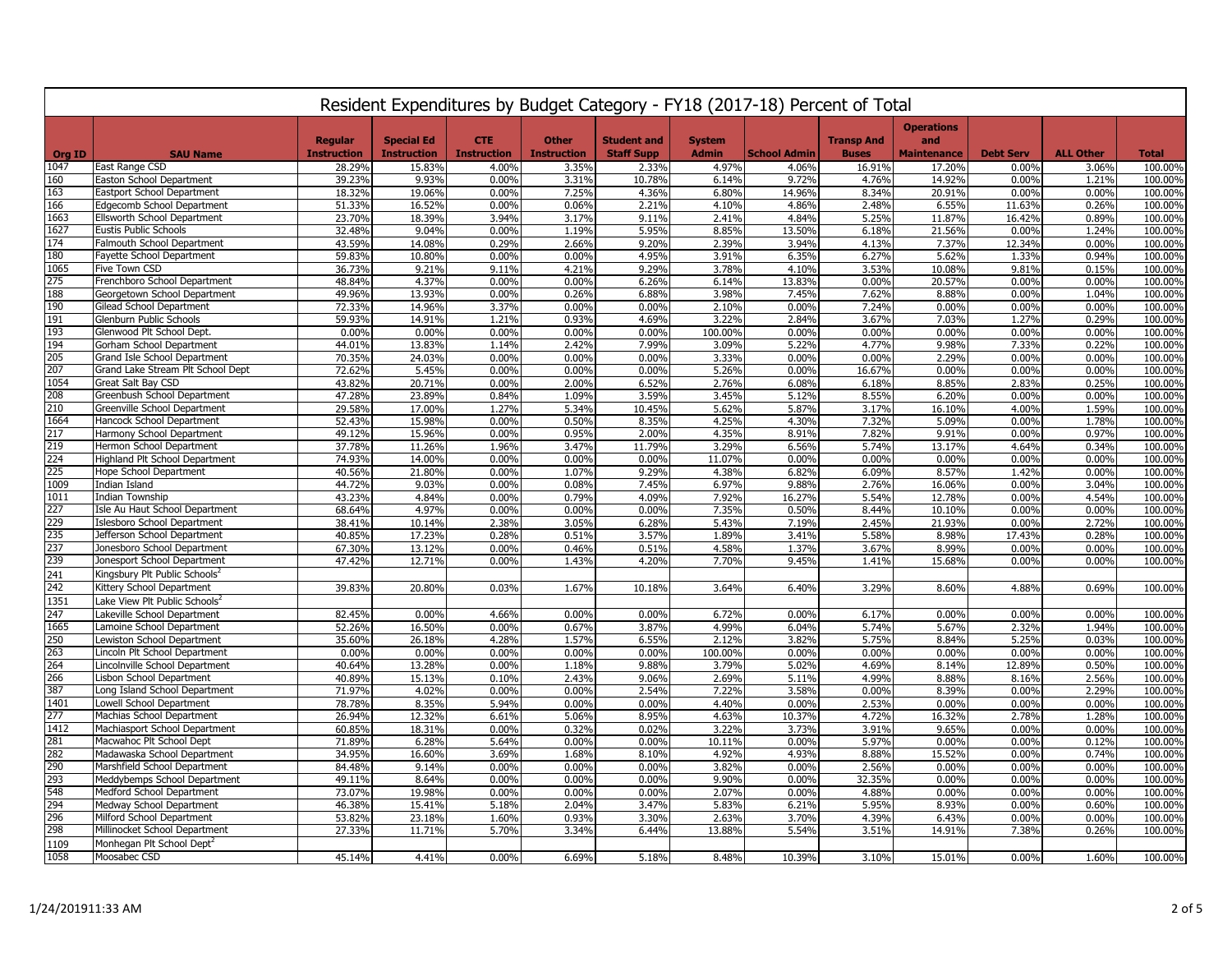|               | Resident Expenditures by Budget Category - FY18 (2017-18) Percent of Total |                    |                    |                    |                    |                    |                |                     |                   |                          |                  |                  |                    |
|---------------|----------------------------------------------------------------------------|--------------------|--------------------|--------------------|--------------------|--------------------|----------------|---------------------|-------------------|--------------------------|------------------|------------------|--------------------|
|               |                                                                            | <b>Regular</b>     | <b>Special Ed</b>  | <b>CTE</b>         | <b>Other</b>       | <b>Student and</b> | <b>System</b>  |                     | <b>Transp And</b> | <b>Operations</b><br>and |                  |                  |                    |
| <b>Org ID</b> | <b>SAU Name</b>                                                            | <b>Instruction</b> | <b>Instruction</b> | <b>Instruction</b> | <b>Instruction</b> | <b>Staff Supp</b>  | <b>Admin</b>   | <b>School Admin</b> | <b>Buses</b>      | <b>Maintenance</b>       | <b>Debt Serv</b> | <b>ALL Other</b> | <b>Total</b>       |
| 311           | Mount Desert School Department                                             | 37.70%             | 18.10%             | 0.00%              | 1.50%              | 9.38%              | 2.02%          | 5.57%               | 3.81%             | 11.26%                   | 9.04%            | 1.61%            | 100.00%            |
| 616           | MSAD 10                                                                    | 73.07%             | 4.86%              | 0.00%              | 0.00%              | 0.00%              | 9.38%          | 0.00%               | 12.69%            | 0.00%                    | 0.00%            | 0.00%            | 100.00%            |
| 696           | MSAD <sub>27</sub>                                                         | 35.30%             | 16.43%             | 4.20%              | 2.60%              | 10.38%             | 5.41%          | 7.15%               | 5.07%             | 13.46%                   | 0.00%            | 0.00%            | 100.00%            |
| 798           | MSAD 46                                                                    | 30.22%             | 14.27%             | 9.03%              | 2.33%              | 7.73%              | 2.62%          | 5.12%               | 4.71%             | 6.94%                    | 16.87%           | 0.16%            | 100.00%            |
| 994           | MSAD 76                                                                    | 47.61%             | 15.65%             | 0.00%              | 0.67%              | 4.40%              | 2.55%          | 6.89%               | 9.05%             | 9.57%                    | 0.00%            | 3.61%            | 100.00%            |
| 1036          | Mt Desert CSD                                                              | 25.41%             | 16.61%             | 2.07%              | 7.84%              | 13.38%             | 2.26%          | 6.75%               | 3.08%             | 15.73%                   | 5.12%            | 1.74%            | 100.00%            |
| 315           | Nashville Plt School Department                                            | 60.35%             | 16.39%             | 0.00%              | 0.00%              | 0.00%              | 9.54%          | 0.00%               | 13.73%            | 0.00%                    | 0.00%            | 0.00%            | 100.00%            |
| 317           | New Sweden School Department                                               | 70.16%             | 0.00%              | 0.00%              | 0.00%              | 0.00%              | 9.98%          | 0.00%               | 19.86%            | 0.00%                    | 0.00%            | 0.00%            | 100.00%            |
| 316           | Newcastle School Department                                                | 81.34%             | 9.33%              | 0.00%              | 0.00%              | 0.19%              | 2.40%          | 0.00%               | 6.75%             | 0.00%                    | 0.00%            | 0.00%            | 100.00%            |
| 319<br>321    | Nobleboro School Department                                                | 51.80%             | 18.33%             | 0.12%              | 1.05%              | 5.59%              | 2.59%          | 5.49%               | 8.25%             | 6.37%                    | 0.00%            | 0.41%            | 100.00%            |
|               | Northfield School Department                                               | 85.43%             | 3.84%              | 0.00%              | 0.00%              | 0.00%              | 3.63%          | 0.00%               | 7.10%             | 0.00%                    | 0.00%            | 0.00%            | 100.00%            |
| 1735<br>335   | Northport Public Schools<br>Orient School Department                       | 49.94%             | 10.21%             | 0.00%<br>4.74%     | 0.47%              | 4.83%<br>0.00%     | 4.92%          | 6.03%<br>0.00%      | 3.87%             | 7.26%<br>0.00%           | 11.28%<br>0.00%  | 1.19%<br>0.00%   | 100.00%            |
| 342           | Orrington School Department                                                | 63.38%<br>52.51%   | 13.75%<br>10.92%   | 1.57%              | 0.00%<br>1.36%     | 5.39%              | 9.44%<br>2.27% | 4.29%               | 8.69%<br>5.81%    | 10.16%                   | 4.96%            | 0.76%            | 100.00%<br>100.00% |
| 345           | Otis School Department                                                     | 32.59%             | 20.20%             | 0.00%              | 0.98%              | 4.80%              | 6.74%          | 12.48%              | 4.82%             | 14.70%                   | 0.00%            | 2.69%            | 100.00%            |
| 349           | Pembroke School Department                                                 | 55.58%             | 8.92%              | 0.00%              | 0.45%              | 0.36%              | 5.79%          | 5.65%               | 10.67%            | 9.26%                    | 2.43%            | 0.89%            | 100.00%            |
| 351           | Penobscot School Department                                                | 58.53%             | 10.38%             | 0.00%              | 0.65%              | 2.49%              | 3.91%          | 5.85%               | 7.14%             | 11.05%                   | 0.00%            | 0.00%            | 100.00%            |
| 353           | Perry School Department                                                    | 54.88%             | 14.60%             | 0.00%              | 0.43%              | 0.41%              | 7.90%          | 4.92%               | 8.31%             | 8.55%                    | 0.00%            | 0.00%            | 100.00%            |
| 1013          | Pleasant Point                                                             | 48.23%             | 3.65%              | 0.00%              | 0.27%              | 6.60%              | 7.86%          | 18.63%              | 0.95%             | 9.77%                    | 0.00%            | 4.04%            | 100.00%            |
| 359           | Pleasant Rdge Plt School Dept <sup>2</sup>                                 |                    |                    |                    |                    |                    |                |                     |                   |                          |                  |                  |                    |
| 1509          | Portage Lake                                                               | 50.15%             | 9.45%              | 0.00%              | 0.00%              | 0.00%              | 2.59%          | 0.00%               | 4.30%             | 0.00%                    | 33.51%           | 0.00%            | 100.00%            |
| 364           | Portland Public Schools                                                    | 43.26%             | 15.14%             | 0.82%              | 2.25%              | 9.94%              | 4.20%          | 5.57%               | 3.13%             | 10.93%                   | 4.57%            | 0.19%            | 100.00%            |
| 389           | Princeton School Department                                                | 53.43%             | 16.18%             | 0.00%              | 1.39%              | 0.27%              | 5.52%          | 7.78%               | 4.30%             | 11.12%                   | 0.00%            | 0.00%            | 100.00%            |
| 399           | Reed Plt School Department                                                 | 67.62%             | 14.83%             | 6.02%              | 0.00%              | 0.00%              | 6.28%          | 0.00%               | 5.24%             | 0.00%                    | 0.00%            | 0.00%            | 100.00%            |
| 405           | Robbinston School Department                                               | 67.51%             | 22.22%             | 0.00%              | 0.00%              | 0.00%              | 6.84%          | 0.02%               | 3.40%             | 0.00%                    | 0.00%            | 0.00%            | 100.00%            |
| 408           | Roque Bluffs School Department                                             | 53.23%             | 17.25%             | 0.00%              | 0.00%              | 0.00%              | 3.08%          | 0.00%               | 26.44%            | 0.00%                    | 0.00%            | 0.00%            | 100.00%            |
| 1438          | <b>RSU 01</b>                                                              | 35.86%             | 20.38%             | 4.32%              | 2.35%              | 9.46%              | 1.89%          | 5.55%               | 4.42%             | 10.36%                   | 4.17%            | 1.26%            | 100.00%            |
| 1445          | <b>RSU 02</b>                                                              | 41.41%             | 16.06%             | 0.00%              | 2.94%              | 8.83%              | 2.54%          | 5.51%               | 6.05%             | 13.06%                   | 3.35%            | 0.25%            | 100.00%            |
| 561           | RSU 03/MSAD 03                                                             | 29.63%             | 15.05%             | 3.42%              | 2.41%              | 8.57%              | 3.28%          | 5.15%               | 7.01%             | 10.36%                   | 14.84%           | 0.29%            | 100.00%            |
| 1446          | <b>RSU 04</b>                                                              | 32.79%             | 20.41%             | 0.00%              | 2.21%              | 12.33%             | 3.71%          | 4.84%               | 6.96%             | 12.91%                   | 3.06%            | 0.78%            | 100.00%            |
| 1449          | <b>RSU 05</b>                                                              | 39.36%             | 13.63%             | 1.84%              | 2.29%              | 9.47%              | 2.56%          | 4.75%               | 4.55%             | 15.07%                   | 5.27%            | 1.20%            | 100.00%            |
| 587           | RSU 06/MSAD 06                                                             | 38.64%             | 17.55%             | 1.74%              | 1.71%              | 10.02%             | 2.28%          | 5.18%               | 6.02%             | 11.60%                   | 4.68%            | 0.58%            | 100.00%            |
| 601           | RSU 07/MSAD 07                                                             | 44.12%             | 7.80%              | 1.56%              | 2.81%              | 6.02%              | 8.38%          | 10.27%              | 1.86%             | 10.22%                   | 6.96%            | 0.00%            | 100.00%            |
| 603           | RSU 08/MSAD 08                                                             | 36.94%             | 12.58%             | 2.75%              | 2.66%              | 5.85%              | 5.46%          | 4.91%               | 0.28%             | 7.84%                    | 19.08%           | 1.65%            | 100.00%            |
| 1508          | <b>RSU 09</b>                                                              | 29.81%             | 15.43%             | 4.81%              | 1.80%              | 7.18%              | 2.94%          | 4.12%               | 5.65%             | 10.31%                   | 17.94%           | 0.00%            | 100.00%            |
| 1450          | <b>RSU 10</b>                                                              | 37.55%             | 19.48%             | 4.86%              | 2.82%              | 9.62%              | 2.47%          | 5.05%               | 6.48%             | 11.31%                   | 0.08%            | 0.27%            | 100.00%            |
| 617           | RSU 11/MSAD 11                                                             | 45.93%             | 13.43%             | 0.00%              | 2.76%              | 8.48%              | 2.68%          | 6.02%               | 6.97%             | 13.13%                   | 0.00%            | 0.60%            | 100.00%            |
| 1451          | <b>RSU 12</b>                                                              | 49.19%             | 18.29%             | 0.85%              | 0.61%              | 3.81%              | 2.12%          | 3.81%               | 5.76%             | 7.33%                    | 7.79%            | 0.44%            | 100.00%            |
| 1452          | <b>RSU 13</b>                                                              | 38.00%             | 19.94%             | 2.86%              | 1.99%              | 10.15%             | 1.97%          | 5.66%               | 5.12%             | 10.74%                   | 2.61%            | 0.96%            | 100.00%            |
| 1455          | <b>RSU 14</b>                                                              | 38.38%             | 16.71%             | 0.95%              | 2.02%              | 9.45%              | 2.90%          | 6.17%               | 5.30%             | 12.17%                   | 5.95%            | 0.00%            | 100.00%            |
| 635           | RSU 15/MSAD 15                                                             | 39.93%             | 17.30%             | 1.17%              | 2.79%              | 8.70%              | 2.53%          | 5.31%               | 6.12%             | 12.68%                   | 3.47%            | 0.00%            | 100.00%            |
| 1456          | <b>RSU 16</b>                                                              | 38.48%             | 20.65%             | 0.00%              | 2.38%              | 7.82%              | 2.73%          | 5.26%               | 6.98%             | 10.61%                   | 4.35%            | 0.73%            | 100.00%            |
| 646           | RSU 17/MSAD 17                                                             | 37.64%             | 15.28%             | 7.51%              | 1.87%              | 7.17%              | 2.38%          | 6.22%               | 7.20%             | 11.26%                   | 3.47%            | 0.00%            | 100.00%            |
| 1457          | <b>RSU 18</b>                                                              | 44.87%             | 12.81%             | 1.41%              | 1.94%              | 11.17%             | 2.87%          | 5.43%               | 6.26%             | 9.82%                    | 2.85%            | 0.56%            | 100.00%            |
| 1458          | <b>RSU 19</b>                                                              | 40.62%             | 16.14%             | 0.70%              | 2.45%              | 6.71%              | 3.36%          | 5.19%               | 8.20%             | 9.99%                    | 6.65%            | 0.00%            | 100.00%            |
| 1459          | <b>RSU 20</b>                                                              | 27.43%             | 22.31%             | 3.07%              | 1.47%              | 11.55%             | 4.75%          | 4.78%               | 7.72%             | 12.43%                   | 2.53%            | 1.97%            | 100.00%            |
| 1460          | <b>RSU 21</b>                                                              | 36.74%             | 16.11%             | 0.13%              | 2.71%              | 7.77%              | 1.92%          | 4.24%               | 6.32%             | 10.04%                   | 13.71%           | 0.31%            | 100.00%            |
| 1615          | <b>RSU 22</b>                                                              | 34.64%             | 18.12%             | 1.32%              | 2.48%              | 7.62%              | 2.77%          | 4.61%               | 4.21%             | 10.72%                   | 13.40%           | 0.11%            | 100.00%            |
| 1461          | <b>RSU 23</b>                                                              | 40.18%             | 22.22%             | 0.00%              | 2.80%              | 9.71%              | 4.36%          | 5.58%               | 4.24%             | 10.92%                   | 0.00%            | 0.00%            | 100.00%            |
| 1462          | <b>RSU 24</b>                                                              | 36.64%             | 13.49%             | 1.21%              | 1.81%              | 9.66%              | 3.52%          | 6.28%               | 8.19%             | 12.09%                   | 6.14%            | 1.00%            | 100.00%            |
| 1464          | <b>RSU 25</b>                                                              | 35.23%             | 21.00%             | 1.30%              | 2.44%              | 7.63%              | 2.82%          | 5.65%               | 7.54%             | 11.17%                   | 5.22%            | 0.00%            | 100.00%            |
| 1465          | <b>RSU 26</b>                                                              | 34.02%             | 21.01%             | 0.60%              | 5.16%              | 8.55%              | 3.87%          | 6.15%               | 2.85%             | 10.87%                   | 4.51%            | 2.40%            | 100.00%            |
| 703           | RSU 28/MSAD 28                                                             | 39.92%             | 16.17%             | 0.00%              | 0.92%              | 8.01%              | 3.82%          | 5.64%               | 3.73%             | 11.46%                   | 9.86%            | 0.48%            | 100.00%            |
| 707           | RSU 29/MSAD 29                                                             | 43.82%             | 15.83%             | 5.70%              | 1.58%              | 9.05%              | 3.36%          | 4.60%               | 4.37%             | 11.61%                   | 0.00%            | 0.10%            | 100.00%            |
| 713           | RSU 30/MSAD 30                                                             | 47.82%             | 13.87%             | 4.77%              | 0.50%              | 4.70%              | 4.32%          | 5.15%               | 7.80%             | 9.18%                    | 0.00%            | 1.89%            | 100.00%            |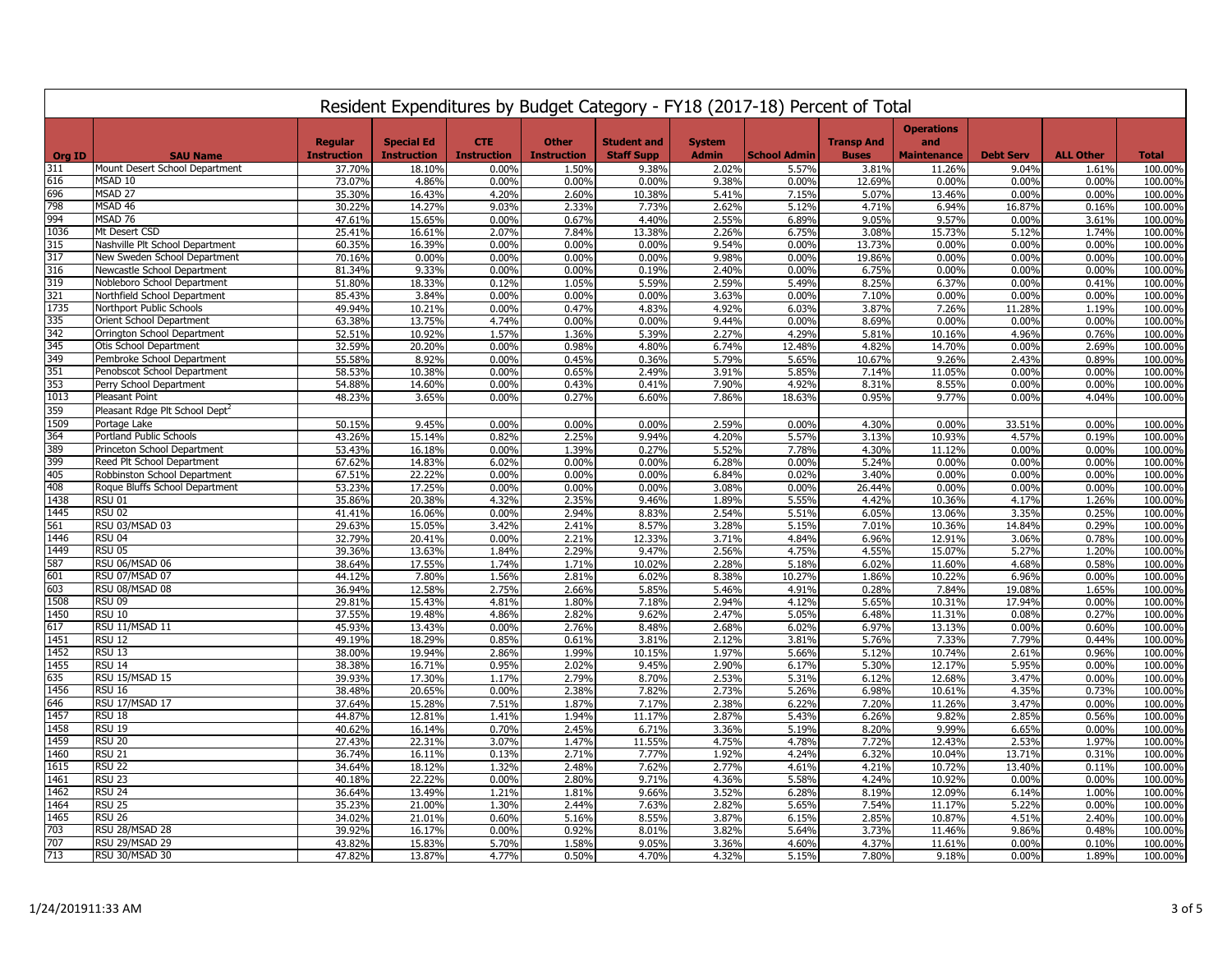|               | Resident Expenditures by Budget Category - FY18 (2017-18) Percent of Total |                    |                    |                    |                    |                    |                |                     |                   |                          |                  |                  |                    |
|---------------|----------------------------------------------------------------------------|--------------------|--------------------|--------------------|--------------------|--------------------|----------------|---------------------|-------------------|--------------------------|------------------|------------------|--------------------|
|               |                                                                            | <b>Regular</b>     | <b>Special Ed</b>  | <b>CTE</b>         | <b>Other</b>       | <b>Student and</b> | <b>System</b>  |                     | <b>Transp And</b> | <b>Operations</b><br>and |                  |                  |                    |
| <b>Org ID</b> | <b>SAU Name</b>                                                            | <b>Instruction</b> | <b>Instruction</b> | <b>Instruction</b> | <b>Instruction</b> | <b>Staff Supp</b>  | <b>Admin</b>   | <b>School Admin</b> | <b>Buses</b>      | <b>Maintenance</b>       | <b>Debt Serv</b> | <b>ALL Other</b> | <b>Total</b>       |
| 718           | RSU 31/MSAD 31                                                             | 35.88%             | 18.61%             | 5.10%              | 2.70%              | 8.09%              | 3.29%          | 6.07%               | 6.55%             | 13.71%                   | 0.00%            | 0.00%            | 100.00%            |
| 722           | RSU 32/MSAD 32                                                             | 29.33%             | 9.52%              | 0.00%              | 3.69%              | 9.90%              | 7.49%          | 9.89%               | 5.99%             | 14.22%                   | 8.74%            | 1.24%            | 100.00%            |
| 726           | RSU 33/MSAD 33                                                             | 37.13%             | 7.60%              | 5.21%              | 2.55%              | 8.52%              | 5.44%          | 8.43%               | 6.92%             | 16.74%                   | 0.00%            | 1.47%            | 100.00%            |
| 1466          | <b>RSU 34</b>                                                              | 35.80%             | 17.63%             | 1.27%              | 3.13%              | 9.67%              | 2.40%          | 7.28%               | 3.02%             | 13.31%                   | 5.67%            | 0.82%            | 100.00%            |
| 743           | RSU 35/MSAD 35                                                             | 42.16%             | 13.68%             | 0.46%              | 3.23%              | 9.28%              | 2.77%          | 6.43%               | 5.98%             | 10.96%                   | 4.67%            | 0.38%            | 100.00%            |
| 753           | RSU 37/MSAD 37                                                             | 35.17%             | 18.25%             | 2.23%              | 2.11%              | 8.29%              | 4.51%          | 5.61%               | 8.17%             | 14.92%                   | 0.00%            | 0.74%            | 100.00%            |
| 1467          | <b>RSU 38</b>                                                              | 42.14%             | 12.12%             | 0.00%              | 2.37%              | 10.61%             | 3.71%          | 5.93%               | 5.71%             | 13.26%                   | 3.45%            | 0.69%            | 100.00%            |
| 1468          | <b>RSU 39</b>                                                              | 32.73%             | 11.69%             | 10.03%             | 3.35%              | 10.52%             | 7.43%          | 4.71%               | 5.32%             | 13.68%                   | 0.00%            | 0.55%            | 100.00%            |
| 765           | RSU 40/MSAD 40                                                             | 35.65              | 19.25%             | 3.64%              | 1.78%              | 8.00%              | 2.47%          | 6.99%               | 7.91%             | 9.14%                    | 4.87%            | 0.30%            | 100.00%            |
| 774           | RSU 41/MSAD 41                                                             | 35.73%             | 24.66%             | 0.62%              | 1.96%              | 8.01%              | 3.25%          | 6.56%               | 6.53%             | 12.67%                   | 0.00%            | 0.00%            | 100.00%            |
| 780           | RSU 42/MSAD 42                                                             | 32.00%             | 14.75%             | 0.00%              | 4.03%              | 9.68%              | 6.62%          | 8.32%               | 8.25%             | 15.66%                   | 0.00%            | 0.70%            | 100.00%            |
| 789           | RSU 44/MSAD 44                                                             | 31.85%             | 9.74%              | 4.44%              | 2.53%              | 10.44%             | 5.04%          | 6.94%               | 10.58%            | 18.28%                   | 0.00%            | 0.17%            | 100.00%            |
| 795           | RSU 45/MSAD 45                                                             | 42.09%             | 19.32%             | $-0.98%$           | 3.07%              | 4.59%              | 2.94%          | 6.36%               | 6.09%             | 15.52%                   | 0.00%            | 1.01%            | 100.00%            |
| 826           | RSU 49/MSAD 49                                                             | 40.61%             | 14.45%             | 1.81%              | 2.13%              | 10.77%             | 2.87%          | 5.20%               | 6.61%             | 15.36%                   | 0.00%            | 0.18%            | 100.00%            |
| 1500          | <b>RSU 50</b>                                                              | 30.75%             | 18.14%             | 4.28%              | 3.39%              | 7.76%              | 8.16%          | 5.69%               | 7.31%             | 13.29%                   | 0.00%            | 1.24%            | 100.00%            |
| 839<br>847    | RSU 51/MSAD 51<br>RSU 52/MSAD 52                                           | 44.00%<br>37.75%   | 17.26%             | 0.65%<br>0.00%     | 1.96%              | 8.41%              | 2.83%          | 3.92%<br>5.90%      | 4.24%             | 9.26%<br>11.90%          | 7.46%<br>4.93%   | 0.00%<br>0.28%   | 100.00%            |
| 854           | RSU 53/MSAD 53                                                             | 63.98%             | 19.55%<br>12.75%   | 0.00%              | 1.66%<br>0.67%     | 8.12%<br>4.17%     | 1.99%<br>3.08% | 5.28%               | 7.91%<br>4.61%    | 5.34%                    | 0.00%            | 0.12%            | 100.00%<br>100.00% |
| 860           | RSU 54/MSAD 54                                                             | 37.06%             | 22.19%             | 3.91%              | 2.08%              | 7.57%              | 1.95%          | 4.42%               | 4.51%             | 9.51%                    | 6.81%            | 0.00%            | 100.00%            |
| 874           | RSU 55/MSAD 55                                                             | 32.62%             | 15.41%             | 0.00%              | 3.70%              | 8.06%              | 3.92%          | 5.46%               | 7.96%             | 12.10%                   | 10.00%           | 0.78%            | 100.00%            |
| 1826          | <b>RSU 56<sup>4</sup></b>                                                  | 32.29%             | 14.20%             | 6.23%              | 2.94%              | 8.36%              | 3.46%          | 4.17%               | 5.74%             | 11.70%                   | 9.53%            | 1.38%            | 100.00%            |
| 888           | RSU 57/MSAD 57                                                             | 37.61%             | 16.39%             | 0.12%              | 1.99%              | 9.12%              | 2.00%          | 5.27%               | 8.42%             | 14.39%                   | 4.21%            | 0.50%            | 100.00%            |
|               | <b>RSU 58/MSAD 58</b>                                                      | 25.56%             | 22.05%             | 0.41%              | 3.19%              | 8.90%              | 5.75%          | 8.68%               | 6.85%             | 16.35%                   | 0.78%            | 1.49%            | 100.00%            |
| 898<br>905    | RSU 59/MSAD 59                                                             | 38.79%             | 15.37%             | 0.37%              | 3.79%              | 9.07%              | 3.29%          | 7.22%               | 3.84%             | 14.46%                   | 2.98%            | 0.84%            | 100.00%            |
| 913           | RSU 60/MSAD 60                                                             | 37.45%             | 16.94%             | 0.31%              | 2.40%              | 9.53%              | 2.47%          | 4.93%               | 7.18%             | 14.08%                   | 4.32%            | 0.41%            | 100.00%            |
| 922           | RSU 61/MSAD 61                                                             | 34.76%             | 17.23%             | 4.58%              | 1.99%              | 8.84%              | 2.88%          | 4.87%               | 6.03%             | 12.92%                   | 5.37%            | 0.52%            | 100.00%            |
| 932           | RSU 63/MSAD 63                                                             | 58.669             | 13.16%             | 1.82%              | 0.61%              | 4.89%              | 2.46%          | 3.69%               | 6.83%             | 7.76%                    | 0.00%            | 0.13%            | 100.00%            |
|               | RSU 64/MSAD 64                                                             | 37.00%             | 12.39%             | 1.70%              | 2.03%              | 5.43%              | 2.13%          | 5.62%               | 10.44%            | 8.74%                    | 14.51%           | 0.00%            | 100.00%            |
| 936<br>944    | RSU 65/MSAD 65                                                             | 57.38%             | 1.92%              | 0.00%              | 0.00%              | 0.00%              | 24.26%         | 0.00%               | 0.00%             | 16.44%                   | 0.00%            | 0.00%            | 100.00%            |
| 1469          | <b>RSU 67</b>                                                              | 35.99%             | 12.30%             | 5.74%              | 3.69%              | 7.64%              | 4.57%          | 6.89%               | 7.29%             | 15.43%                   | 0.00%            | 0.46%            | 100.00%            |
| 951           | RSU 68/MSAD 68                                                             | 57.22%             | 12.51%             | 0.57%              | 0.82%              | 4.09%              | 2.75%          | 3.21%               | 5.98%             | 5.34%                    | 7.50%            | 0.00%            | 100.00%            |
| 957           | RSU 70/MSAD 70                                                             | 33.45%             | 18.57%             | 4.32%              | 2.50%              | 9.85%              | 3.89%          | 6.02%               | 9.86%             | 10.45%                   | 0.00%            | 1.10%            | 100.00%            |
| 1733          | <b>RSU 71</b>                                                              | 34.70%             | 21.16%             | 3.39%              | 1.81%              | 9.35%              | 2.32%          | 5.53%               | 6.70%             | 9.95%                    | 4.50%            | 0.59%            | 100.00%            |
| 969           | RSU 72/MSAD 72                                                             | 46.32%             | 20.84%             | 0.00%              | 1.01%              | 5.16%              | 2.69%          | 2.97%               | 7.32%             | 5.34%                    | 7.95%            | 0.41%            | 100.00%            |
| 1498          | RSU <sub>73</sub>                                                          | 40.46%             | 16.48%             | 0.00%              | 2.54%              | 9.55%              | 2.92%          | 4.89%               | 6.77%             | 12.82%                   | 3.57%            | 0.00%            | 100.00%            |
| 976           | RSU 74/MSAD 74                                                             | 35.62%             | 15.56%             | 0.43%              | 2.14%              | 7.67%              | 3.61%          | 6.96%               | 8.24%             | 14.55%                   | 5.03%            | 0.19%            | 100.00%            |
| 984           | <b>RSU 75/MSAD 75</b>                                                      | 36.43%             | 19.80%             | 2.29%              | 1.68%              | 10.95%             | 3.50%          | 5.26%               | 6.13%             | 10.209                   | 3.12%            | 0.65%            | 100.00%            |
| 1480          | <b>RSU 78</b>                                                              | 36.81%             | 16.58%             | 0.00%              | 2.81%              | 8.54%              | 5.07%          | 4.90%               | 6.15%             | 18.01%                   | 0.00%            | 1.13%            | 100.00%            |
| 551           | RSU 79/MSAD 01                                                             | 35.97%             | 12.85%             | 6.46%              | 3.40%              | 8.54%              | 2.88%          | 5.08%               | 9.93%             | 12.35%                   | 1.24%            | 1.28%            | 100.00%            |
| 570           | RSU 80/MSAD 04                                                             | 36.42%             | 16.22%             | 1.24%              | 2.81%              | 10.57%             | 5.70%          | 7.26%               | 4.83%             | 13.01%                   | 0.00%            | 1.94%            | 100.00%            |
| 626           | RSU 82/MSAD 12                                                             | 39.71%             | 12.47%             | 0.00%              | 5.07%              | 9.29%              | 7.32%          | 7.96%               | 4.07%             | 14.10%                   | 0.00%            | 0.00%            | 100.00%            |
| 628           | RSU 83/MSAD 13                                                             | 32.71%             | 14.34%             | 0.43%              | 3.56%              | 9.50%              | 9.21%          | 8.65%               | 4.49%             | 16.239                   | 0.00%            | 0.88%            | 100.00%            |
| 633           | RSU 84/MSAD 14                                                             | 19.78%             | 25.03%             | 3.84%              | 4.64%              | 6.88%              | 11.34%         | 6.97%               | 8.30%             | 13.15%                   | 0.00%            | 0.06%            | 100.00%            |
| 662           | RSU 85/MSAD 19                                                             | 56.18%             | 9.44%              | 0.00%              | 0.60%              | 0.43%              | 5.80%          | 6.52%               | 5.64%             | 12.51%                   | 0.00%            | 2.86%            | 100.00%            |
| 664           | RSU 86/MSAD 20                                                             | 46.10%             | 14.17%             | 0.00%              | 3.25%              | 4.78%              | 3.86%          | 7.94%               | 7.21%             | 9.74%                    | 2.73%            | 0.21%            | 100.00%            |
| 681           | RSU 87/MSAD 23                                                             | 49.41%             | 17.30%             | 2.61%              | 0.56%              | 6.56%              | 2.39%          | 5.05%               | 8.13%             | 7.97%                    | 0.00%            | 0.02%            | 100.00%            |
| 685           | RSU 88/MSAD 24                                                             | 41.96%             | 14.28%             | 6.88%              | 2.66%              | 9.39%              | 2.40%          | 3.49%               | 4.32%             | 14.62%                   | 0.00%            | 0.00%            | 100.00%            |
| 1662          | Saco School Department                                                     | 60.48%             | 17.79%             | 0.00%              | 0.45%              | 6.13%              | 2.12%          | 3.19%               | 3.75%             | 5.17%                    | 0.93%            | 0.00%            | 100.00%            |
| 1738          | Saint George Public Schools                                                | 48.29%             | 13.69%             | 2.67%              | 0.81%              | 6.28%              | 5.47%          | 3.04%               | 7.14%             | 8.57%                    | 3.33%            | 0.71%            | 100.00%            |
| 416           | Sanford School Department                                                  | 34.99%             | 18.80%             | 5.66%              | 2.35%              | 8.36%              | 2.08%          | 5.08%               | 4.21%             | 8.71%                    | 9.71%            | 0.04%            | 100.00%            |
| 427           | Scarborough School Department                                              | 42.33%             | 16.16%             | 0.64%              | 2.29%              | 9.61%              | 2.22%          | 3.98%               | 2.85%             | 7.72%                    | 12.22%           | 0.00%            | 100.00%            |
| 1359          | Sebois Plt Public Schools <sup>2</sup>                                     |                    |                    |                    |                    |                    |                |                     |                   |                          |                  |                  |                    |
| 434           | Sedgwick School Department                                                 | 53.61%             | 17.00%             | 0.91%              | 0.57%              | 4.33%              | 4.57%          | 5.08%               | 5.37%             | 7.41%                    | 0.00%            | 1.14%            | 100.00%            |
| 436           | Shirley School Department                                                  | 80.60%             | 1.69%              | 0.00%              | 0.00%              | 0.00%              | 8.27%          | 0.00%               | 9.43%             | 0.00%                    | 0.00%            | 0.00%            | 100.00%            |
| 440           | South Bristol School Department                                            | 49.86%             | 12.01%             | 0.00%              | 0.25%              | 8.16%              | 2.34%          | 10.15%              | 6.99%             | 10.03%                   | 0.00%            | 0.22%            | 100.00%            |